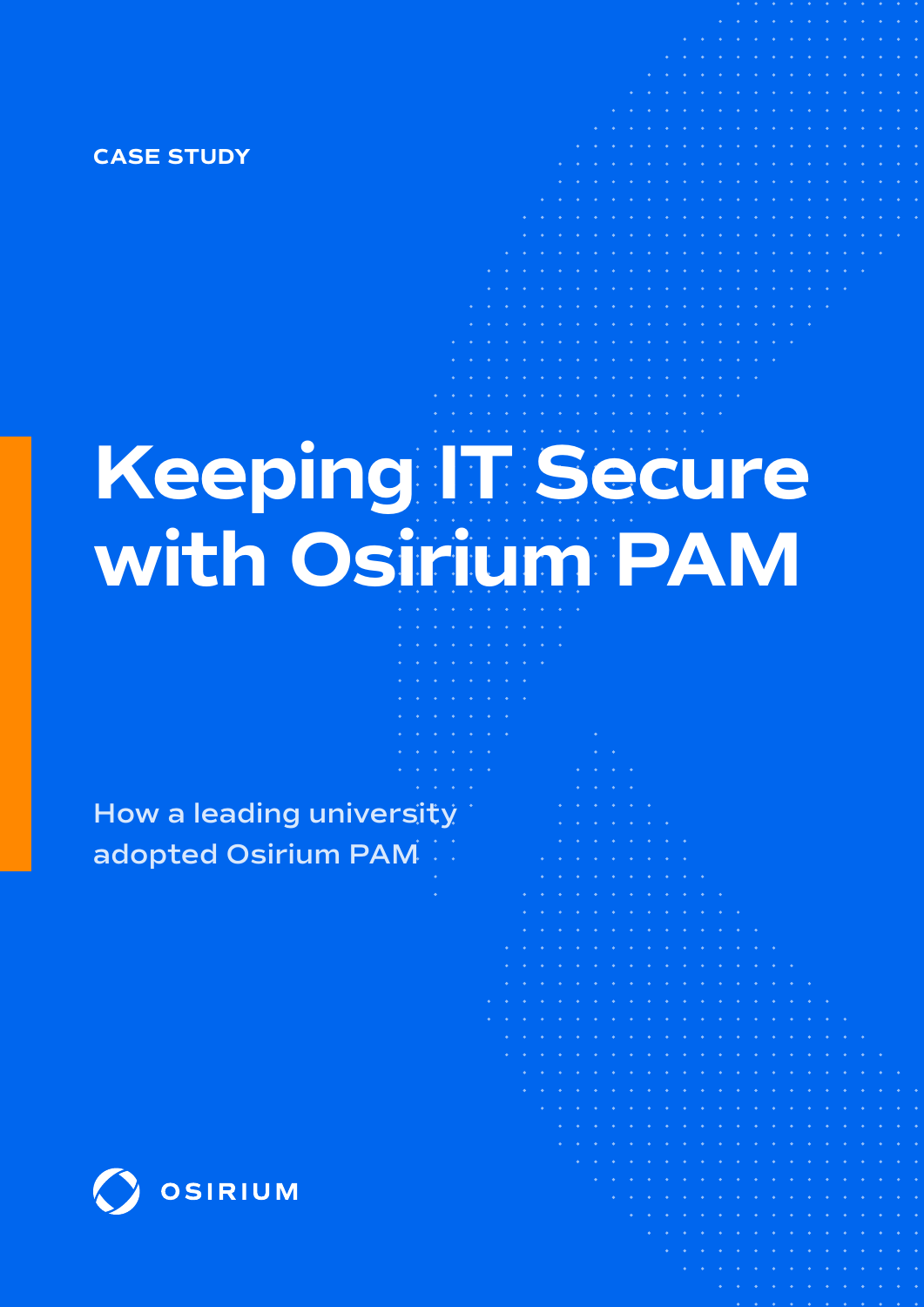

## **Keeping University IT Secure with Osirium PAM**

#### **The Challenge**

The Higher Education community is a prime target for cyberattack. According to the Sonic Wall Cyber Threat 2021 report, an above average 22.5% of education establishments were attacked each month.

Universities can be more challenging to secure than other organizations because they try to balance security and business functionality with the openness of a university where everyone is there to share information. Back-office systems are much like any sizeable business except that many of the systems have evolved over decades. For example, email was deployed across universities before being generally available, over 40 years ago.

This university, a member of the Russell Group with a history dating back to first half of the 19th century, found they had significant risks due to their Active Directory (AD) infrastructure. They had too many users with Domain Admin role (effectively, users with "god-like" power – the ideal target for attackers) and poor controls over admin credentials.

When the current cybersecurity manager joined the university in 2014, he made privileged access management (PAM) a priority. In parallel to implementing PAM, he knew they also had to clean up the AD infrastructure. "There was reluctance in the AD team because of the scale of the task, and it was not a priority for IT in the University. But that all changed when we suffered a cyber-attack" said the Cybersecurity Manager.



| Company:  | <b>Leading UK University</b> |
|-----------|------------------------------|
| Location: | UK                           |
| Industry: | <b>Higher Education</b>      |
| Solution: | <b>Osirium PAM</b>           |

#### **Challenge**

- Managing administrator accounts on IT systems
- Enforcing account credential management
- Implement security without impacting staff productivity

#### **Solution**

• Ensure all admin access is via Osirium PAM

**Looking back, we should have just enforced PAM in the first place** Cybersecurity Manager

## **The Approach Taken**

The university had been looking for a PAM solution for some time and already had a test installation of Osirium PAM. As is usual in the public sector, they started a tender process to choose a PAM partner.

Osirium PAM scored highly, showing not just good functionality, but good value for money. Crucial in the public sector.

Key to that good value is that the Osirium pricing is based on the number of devices being managed, not users, unlike many competitors. At the time of writing, there are approximately 150 users, possibly growing to 200, with access to over 500 devices.

"Looking back, regardless of the price, it was still the right decision" they say. Expanding further, "the Osirium team have been great. Very knowledgeable and very helpful."

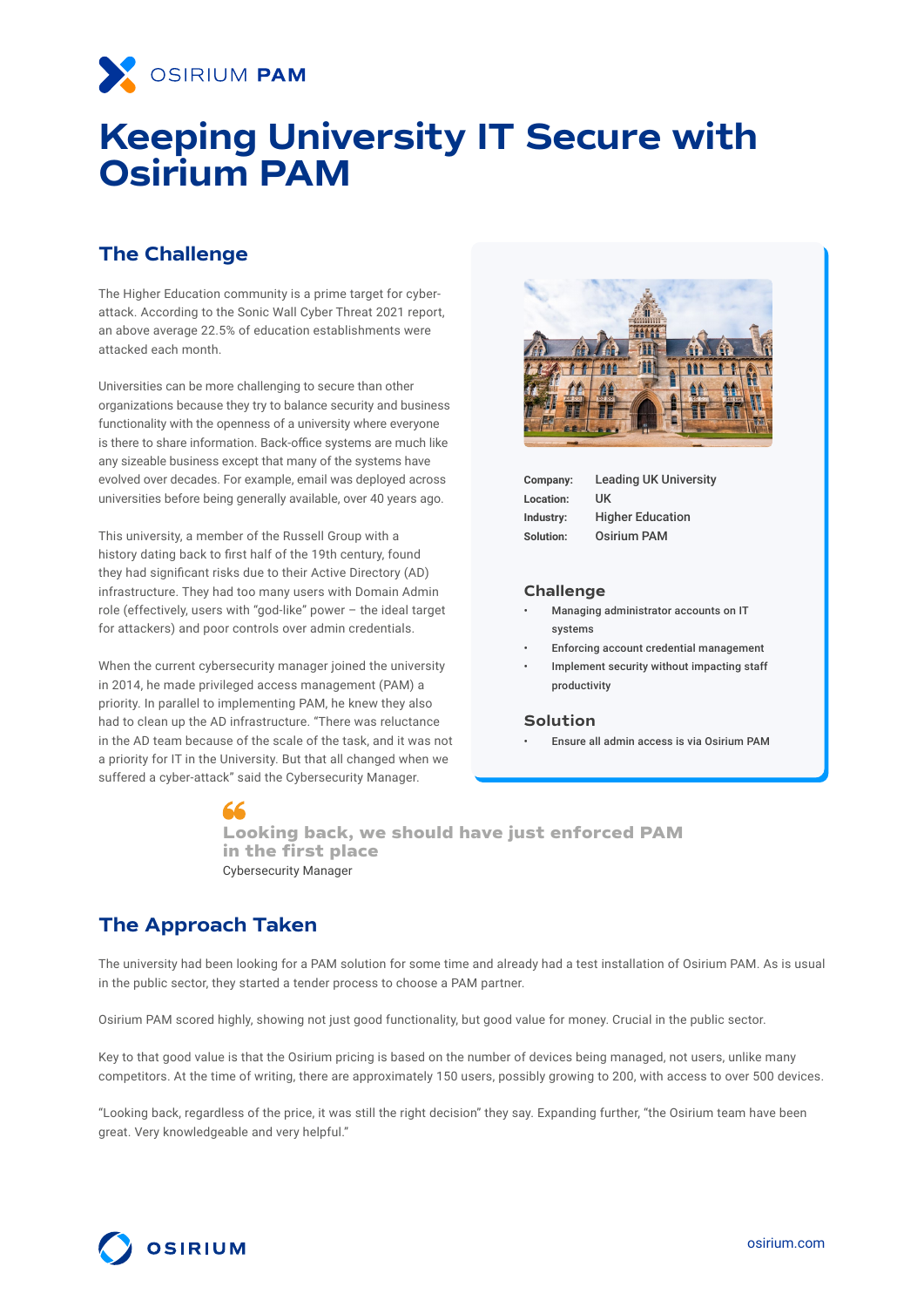66 **Regardless of the price, it was the right decision** Cybersecurity Manager

#### **The Approach Taken** Continued

The plans took a major change following the cyber-attack.

An initial deployment of Osirium PAM was scheduled, but before the project could start, the attack struck. "In a way, it was a godsend. It woke everyone up, we got their attention" says the Cybersecurity Manager.

External consultants, brought in as part of the incident response plan, highlighted the problems with the AD infrastructure. Admin credentials weren't being actively managed. With some accounts being many years old, there was no visibility or control.

Following the attack, the university completely restructured their AD infrastructure and accelerated their PAM plans to protect all devices, not just those in the original plan.

They have implemented a hybrid model, where most admins access devices via Osirium PAM, but a very few senior administrators have access to Privileged Access Workstations (PAWS), following the Microsoft model, when they need "god-like" accounts.

Previously getting attention was difficult. Traditionally PAM can be seen as an inhibitor to admin productivity. "Looking back, we should have just enforced PAM in the first place once we were sure it worked. We had to be quite tough with people. Now we have very good synergy between the AD and PAM teams, and it feels like every day, there's someone else who wants to use PAM."



**The Osirium team have been great. Very knowledgeable and very helpful** Cybersecurity Manager

### **Looking Forward**

A big issue in academia is Cyber Essentials (CE). Many organisations are adopting PAM to control and audit privileged access as required by CE. One of the recently updated requirements in CE is Multi-Factor Authentication (MFA) which is a standard feature in Osirium PAM, but it also integrates with existing infrastructure, which was the route taken by this university. Another team is considering adopting Osirium's Automation solution, Privileged Process Automation (PPA), to securely automate common IT processes.